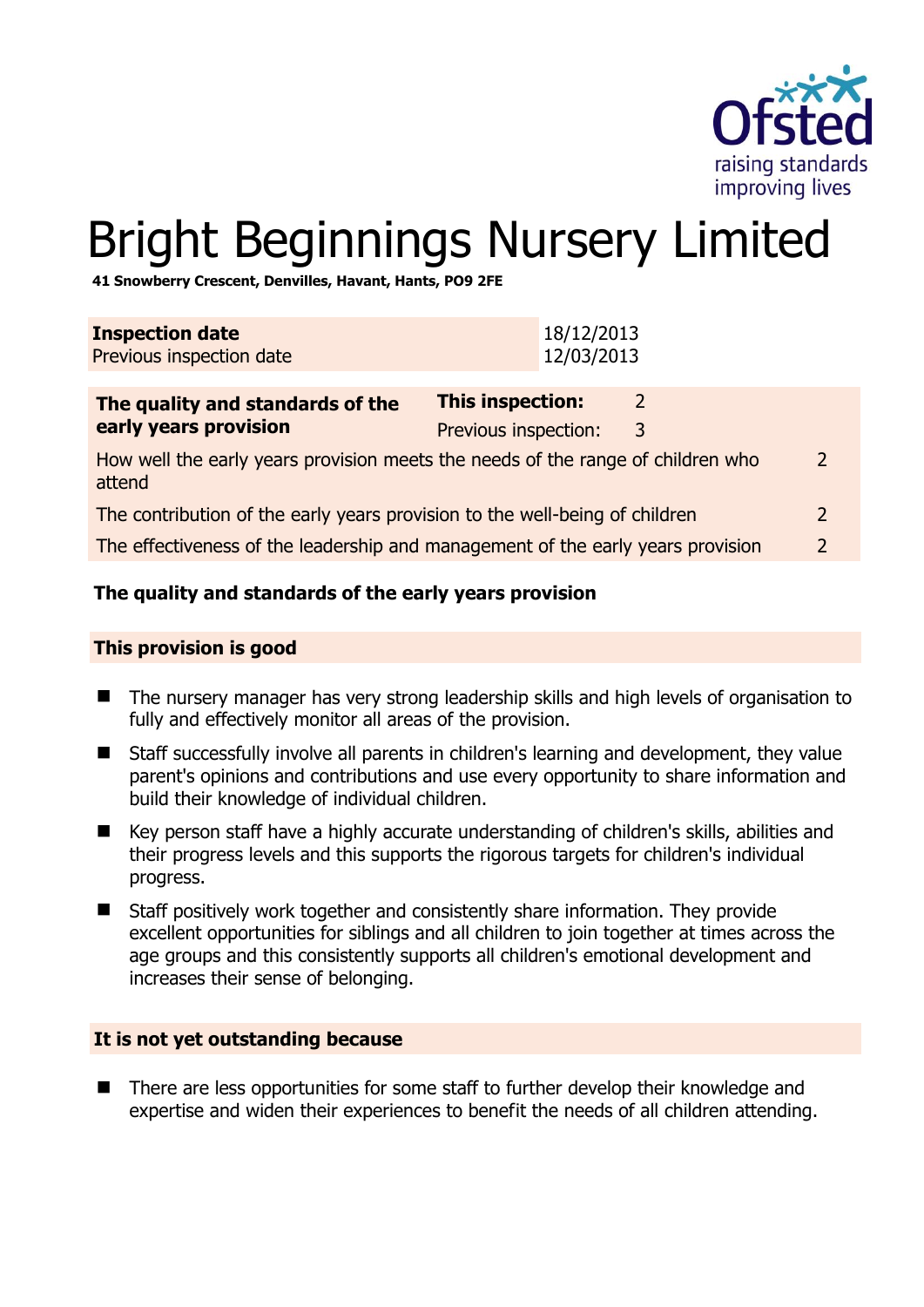# **Information about this inspection**

Inspections of registered early years provision are:

- $\blacksquare$  scheduled at least once in every inspection cycle the current cycle ends on 31 July 2016
- scheduled more frequently where Ofsted identifies a need to do so, for example where provision was previously judged inadequate
- **•** brought forward in the inspection cycle where Ofsted has received information that suggests the provision may not be meeting the legal requirements of the Early Years Foundation Stage or where assessment of the provision identifies a need for early inspection
- **•** prioritised where we have received information that the provision is not meeting the requirements of the Early Years Foundation Stage and which suggests children may not be safe
- scheduled at the completion of an investigation into failure to comply with the requirements of the Early Years Foundation Stage.

The provision is also registered on the compulsory part of the Childcare Register. This report includes a judgment about compliance with the requirements of that register.

## **Inspection activities**

- $\blacksquare$ The inspector arrived and explained the inspection process to the manager whilst showing identification documents.
- $\blacksquare$ The inspector viewed the premises indoors and outside, and spoke with the provider.
- The inspector observed activities and communicated with staff, children and parents.
- The inspector viewed a range of documentation.
- The inspector provided feedback and gave the inspection judgements.

# **Inspector**

Christine Clint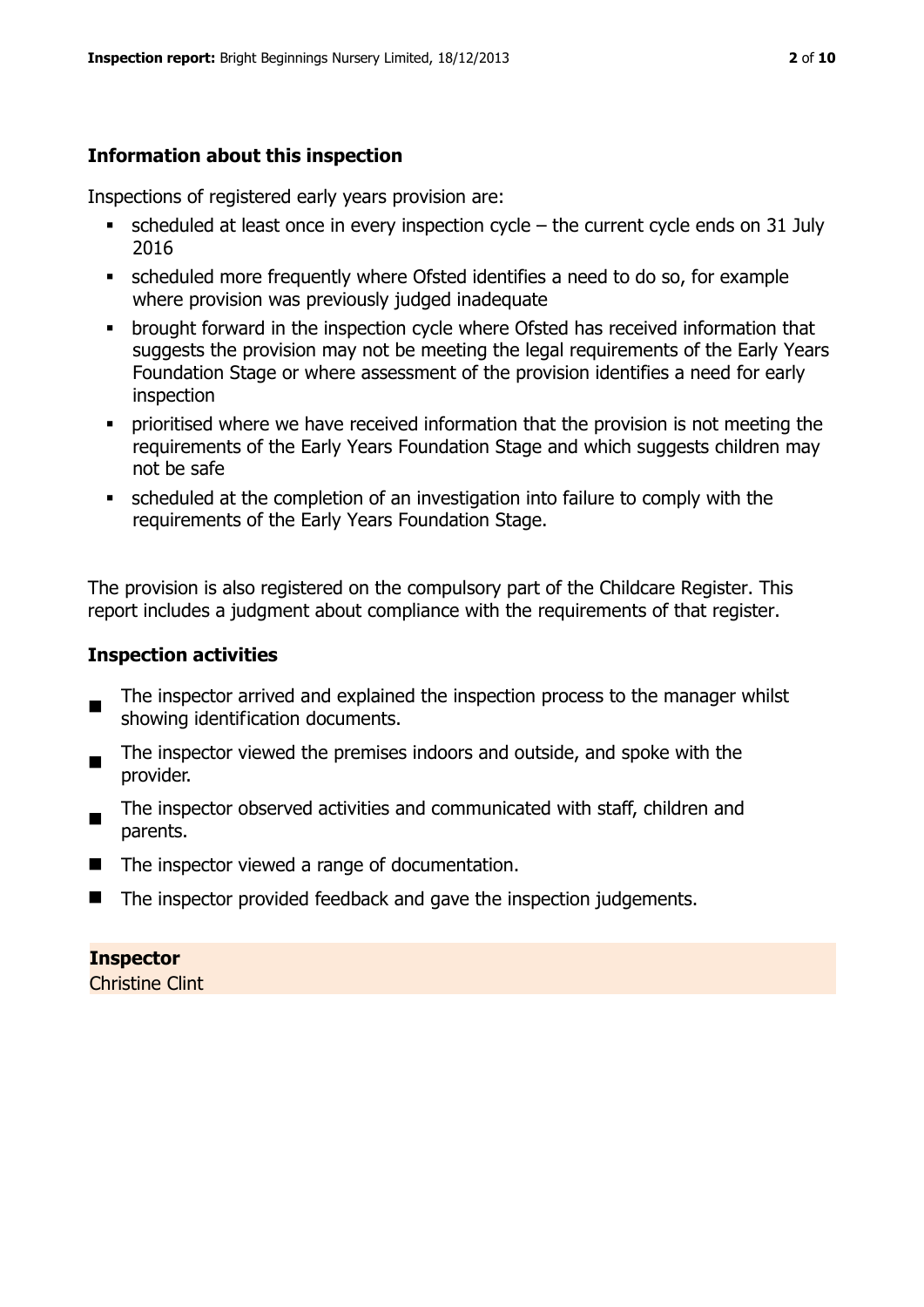# **Full report**

## **Information about the setting**

Bright Beginnings Nursery Limited registered in 2009. The nursery is privately owned and operates from ground floor premises in Denvilles; a residential area on the outskirts of Havant in Hampshire. There are two main nursery rooms for different age groups, with sleep and toileting facilities. The nursery is open each weekday from 8 am to 6 pm for 50 weeks of the year. All children have access to a secure outdoor play area. The nursery is registered on the Early Years Register and the compulsory part of the Childcare Register. There are currently 53 children in the early years age group on roll. Children attend for a variety of sessions. The nursery supports children with special educational needs and/or disability, as well as, children who speak English as an additional language. The nursery receives funding for free early education for children age three and four years. The owner is a qualified teacher and she employs a qualified manager with Early Years Professional Status. In addition, there are eight members of staff with National Vocational Qualifications in childcare and early years education at level 3. The setting currently employs two apprentices who are continuing to train.

# **What the setting needs to do to improve further**

#### **To further improve the quality of the early years provision the provider should:**

■ enable all staff to update their knowledge and further develop by introducing and creating wider roles and sharing the expertise of individual staff across the nursery provision.

#### **Inspection judgements**

#### **How well the early years provision meets the needs of the range of children who attend**

The manager and staff continually plan and provide a wide range of interesting and challenging activities to meet children's learning needs. They include ample variety, choice and freedom of movement for all the children in each age group. Babies who are becoming mobile are strongly encouraged to explore and investigate in their secure area. They safely reach toys and find many items of interest at their level. They are lively and active; they learn to pick-up toys, they expertly hold and move items. Babies show increasing skills of strength and good physical development. They are constantly encouraged and inspired because they see the toddlers at all times, though the transparent room dividers. The close working relationships between staff and the shared daily routines provide a seamless transition for children when moving from the baby section to the toddler group.

All key person staff have high expectations for all children and they competently use children's interests and abilities to plan for future learning. For example, older children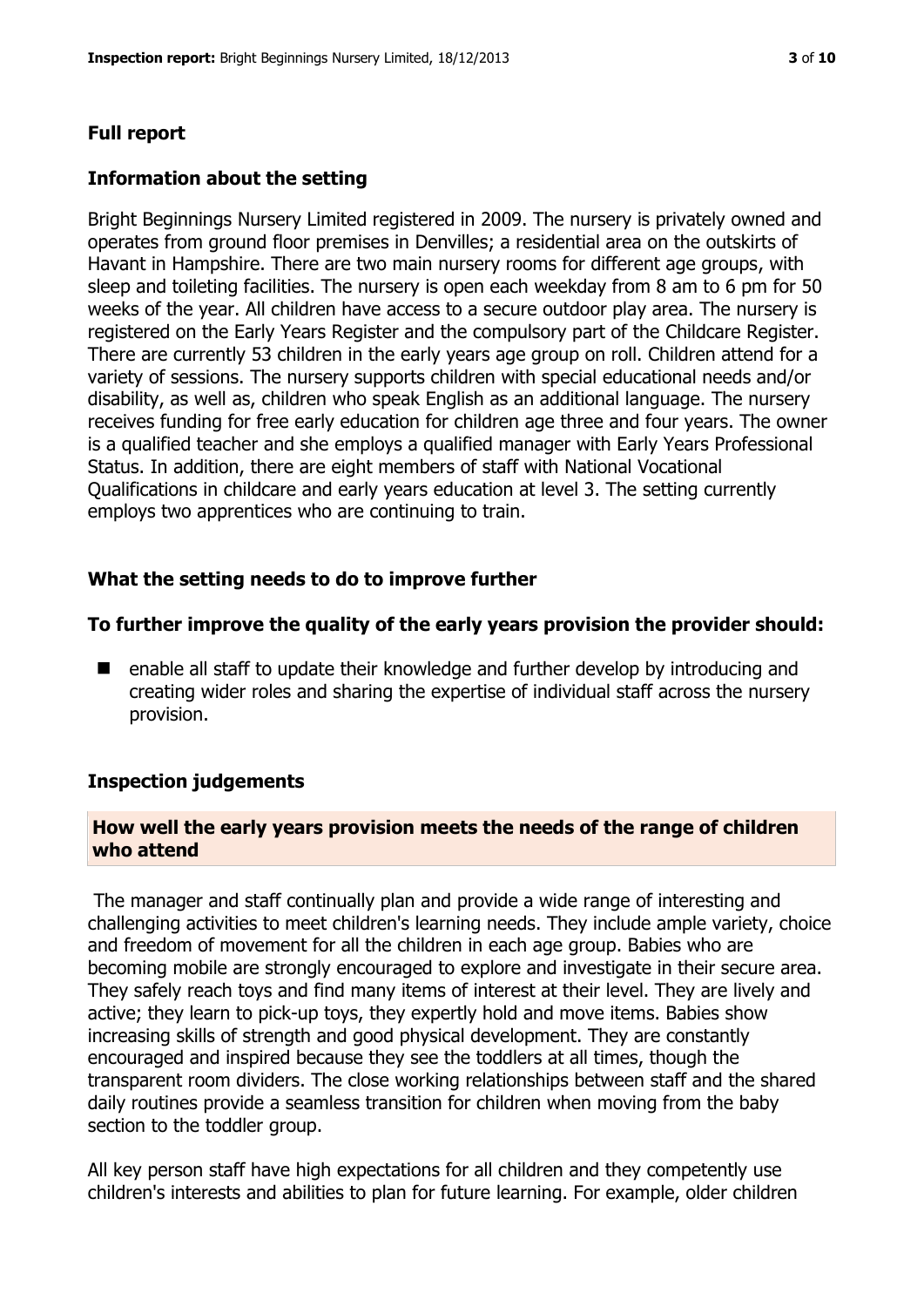have short daily sessions to learn letters and sounds and this has naturally extended children's interest in practising letter shapes. Children proudly write their names on their pictures, talking about how each letter sounds. They are confident learners and communicate well with each other throughout their play. Children talk about what they plan to draw and they describe the bodies of insects and count the number of legs they have added. Children are very keen to make progress in drawing, writing and painting and staff immediately recognise and respond to their effective use of colour and design. Children accurately make puzzles and show delight when they complete these. They quietly spend time on the computer, increasing their concentration and fine motor movements when guiding the mouse.

Staff are very aware of the importance of providing toddlers with space and freedom to move and make choices. Younger children are secure, happy and confident, they are developing an understanding of role play and often choose to wear role play clothes for extended times. They are curious and persevere with some tasks, for example, fitting individual coloured balls precisely into a small net and maintaining attention and focus. Staff often make eye contact and effectively use sign language to ensure that individual toddlers learn to communicate. They repeat words clearly to extend children's vocabulary through meaningful actions. For example when sitting together to use the scissors and practise cutting, children learn new words linked with safety as well as the object and the actions. This effectively reinforces children's vocabulary and their understanding.

All staff have strong teaching abilities and they follow very organised systems for recording and planning children's progress. Some staff have attended more recent training to update and develop specialist knowledge, but not all staff have opportunities to widen their roles and extend their skills to benefit individual children's learning. Staff fully understand the prime and specific areas of learning. They efficiently record observations of children's progress across the appropriate areas of learning and use these to plan for children's next steps in development. They provide termly summaries of all children's progress and successfully share these with parents. This clearly meets the requirement for providing a progress check for two-year-old children attending. Staff actively engage with parents at every opportunity and parents respond eagerly to share information. They provide detailed development information at the start of childcare arrangements and they see and contribute to their children's learning records very regularly.

The manager has developed wider systems of reviewing children's progress and this enables her to recognise any gaps in children's achievements at any stage. In this way the manager is highly confident in meeting all planned achievement levels. Staff also plan ahead and organise visits from reception class teachers. They develop children's role play using uniforms from schools in the locality and they provide pictures of children's new schools and classrooms. This enables children to have information and explore their feelings in preparation for school and future learning.

**The contribution of the early years provision to the well-being of children**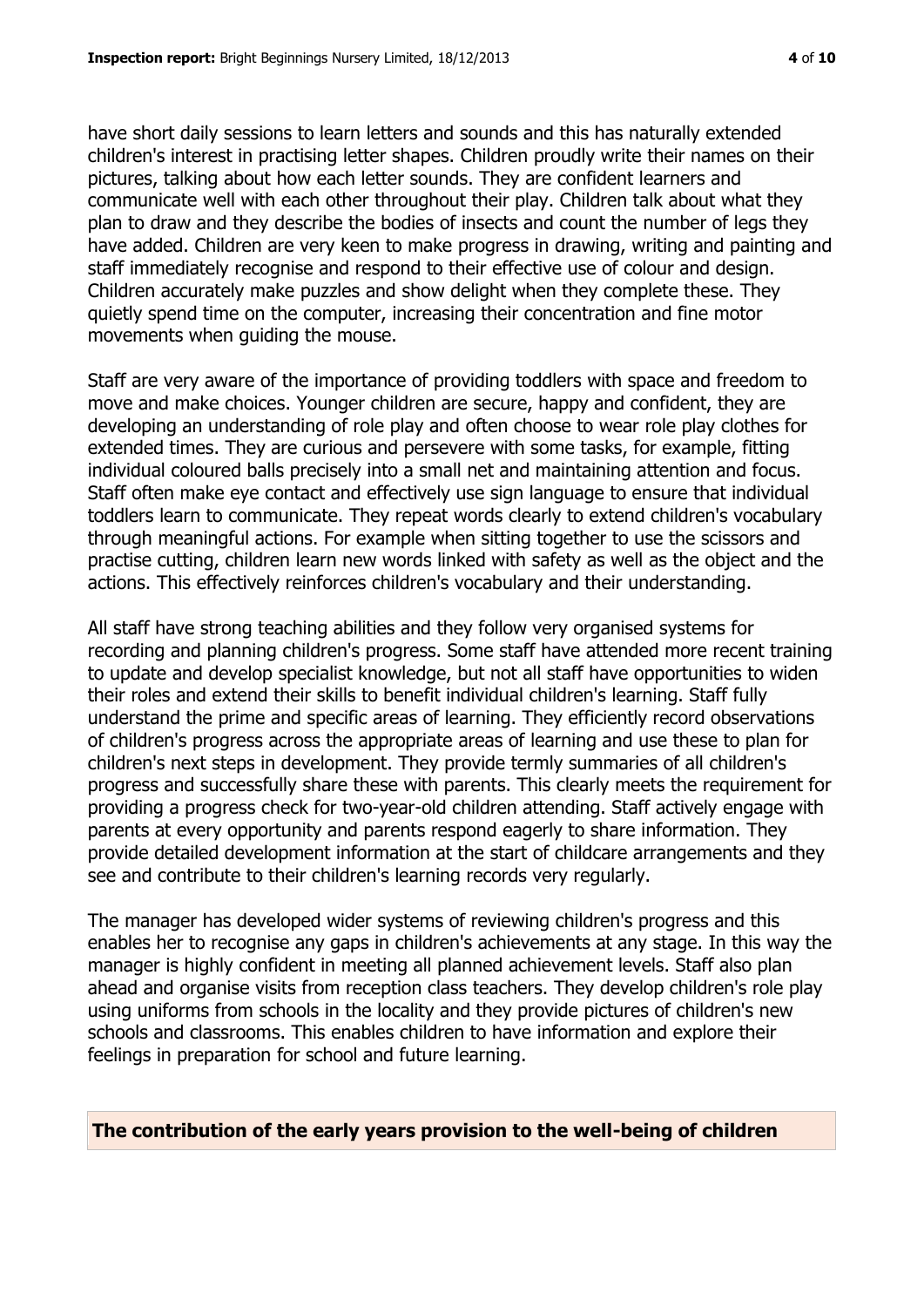All staff have a comprehensive understanding of their key person role. They also responsibly share information with other staff to support the 'buddy' key person system and maintain continuity for the children attending. Staff work very positively together across the nursery rooms to tailor the care to meet children's individual needs. For example, they fully recognise when babies are developing successfully and showing interest in the activities of the toddlers. The close proximity of these different aged children clearly enables staff to individually introduce children to the next stage of their learning and development. In this way, children learn from a very early age to build relationships with each other. They also have frequent opportunities to share times with siblings in the pre-school section or to mix socially at Christmas parties or special events. These occasions help all children to gain a sense of belonging and this fully supports their emotional development.

Older children demonstrate very positive behaviour. They show a clear understanding of being polite, for example, saying 'excuse me' when they want to speak and someone else is also speaking. Children listen to staff and respond appropriately, they know the daily routines and they mostly follow these independently. For example, some older children still need to rest after lunch and staff let them decide whether they sleep or have a quiet time. The freedom to make choices and the high staff ratios fully support children's growing independence in each nursery room. The nursery is very well-resourced and this fully supports children's all round development. Staff give children ample time to follow the daily routines and to follow their independent free-play. These gentle reminders also promote a positive response from the younger children attending.

Older children competently learn to follow hygienic routines of hand washing. They have immediate access to the toilets and they use the automatic hand drier frequently. They eat healthy, well-balanced food that is cooked on the premises and they have regular snacks and drinks to sustain their energy levels. All children have daily outdoor activities in most weather conditions to further extend their physical development. The outdoor play provision is widely varied and children have ample space to run and throw balls, to climb and clamber on the large wooden train and dig in the sand. Children can gain a wider understanding of the world through seeing the countryside around them and this interests them and develops their language skills. Babies and toddlers have a secure area within the garden and this separation provides a safe environment. Older children learn to recognise the importance of safety and assessing risks and hazards through following the rules for outdoor play. For example, they tell each other that only four children can use certain equipment at the same time and they understand the rules for safety when climbing on the train. All children take part in regular fire drills and these fully encourage children's understanding of the importance of reacting promptly for safety.

# **The effectiveness of the leadership and management of the early years provision**

The nursery management team is strongly organised with a clear and focused attitude towards their responsibility for promoting children's learning and development. There is a high level of organisation and leadership involvement across the provision. The manager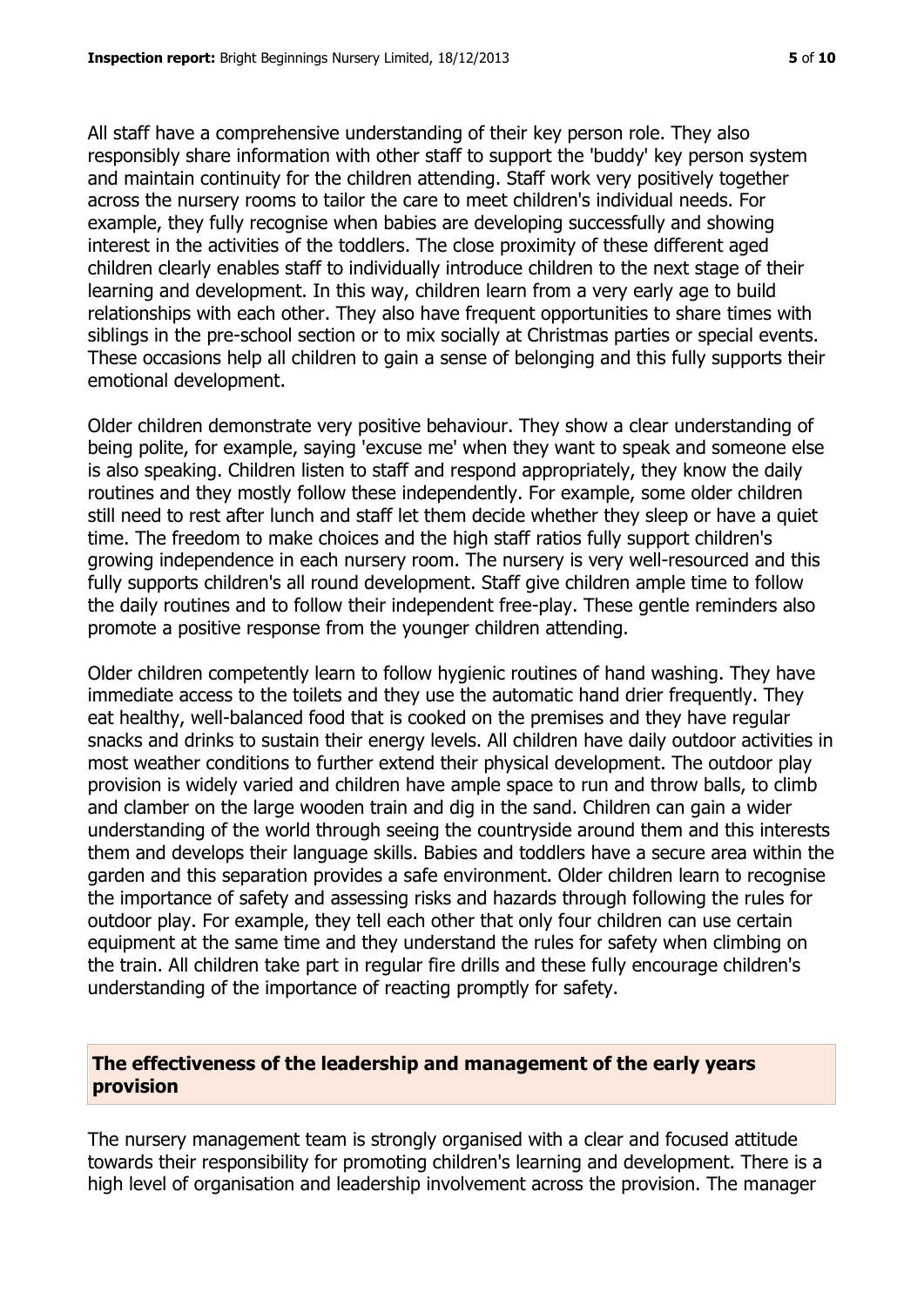and the provider show consistent levels of support for all staff and apprentices and this continually promotes strong team work. The manager has effectively introduced a wider

range of systems to monitor all areas of the provision and especially to promote the consistency of children's records of learning. In this way, the manager is successfully closing any gaps in children's achievement levels by working with staff and other agencies to promote individual progress.

There are full written policies and procedures for all areas of the provision. Staff read and sign these during their thorough induction process. Parents have opportunities to read all policies and procedures and this includes the detailed safeguarding policies. Staff attend safeguarding training and they have a good understanding and awareness of recognising any signs and symptoms of concern. They know their responsibility to share this information and the manager reinforces their understanding by providing opportunities and reminders at every staff meeting and supervision time. Staff also know how any allegations against them or the nursery provision will be managed. The manager has comprehensively followed the requirements for recording and responding to any complaints. She has also compiled a clear and well-organised record of risk assessment. There are daily building checks in each room and for the outdoor play area. Staff have a rota for these responsibilities and they often share ideas with children during play and activities to increase children's awareness of safety.

There are well-documented systems for ensuring the suitability of all staff working in the nursery. The detailed and regular process for including staff appraisals also maintains staff ongoing suitability. The manager works very closely with all staff and apprentices and she has encouraged some staff to take specialist roles of responsibility and increase their knowledge and understanding.

The manager has extensively evaluated the provision. She has used regular feedback sessions with staff and parent consultations to fully evaluate all areas of the provision. This enables her to have a clear focus on improvements and to continually work towards maintaining and raising the quality of the provision. There is very clear evidence to show how the staff work with other agencies to manage and promote children's development. The newly introduced shared information books for joint child care show how staff also work closely with other providers to measure and plan for individual children's learning.

All staff competently promote partnerships with parents. They encourage parents to spend time at special events and they value parents' opinions. The manager has concisely reorganised the content of the initial information form that parents complete and this fully explains children's development, their needs and characteristics. In this way staff build their relationships with children and families and these strong links promote a natural process of engagement.

# **The Childcare Register**

The requirements for the compulsory part of the Childcare Register are **Met**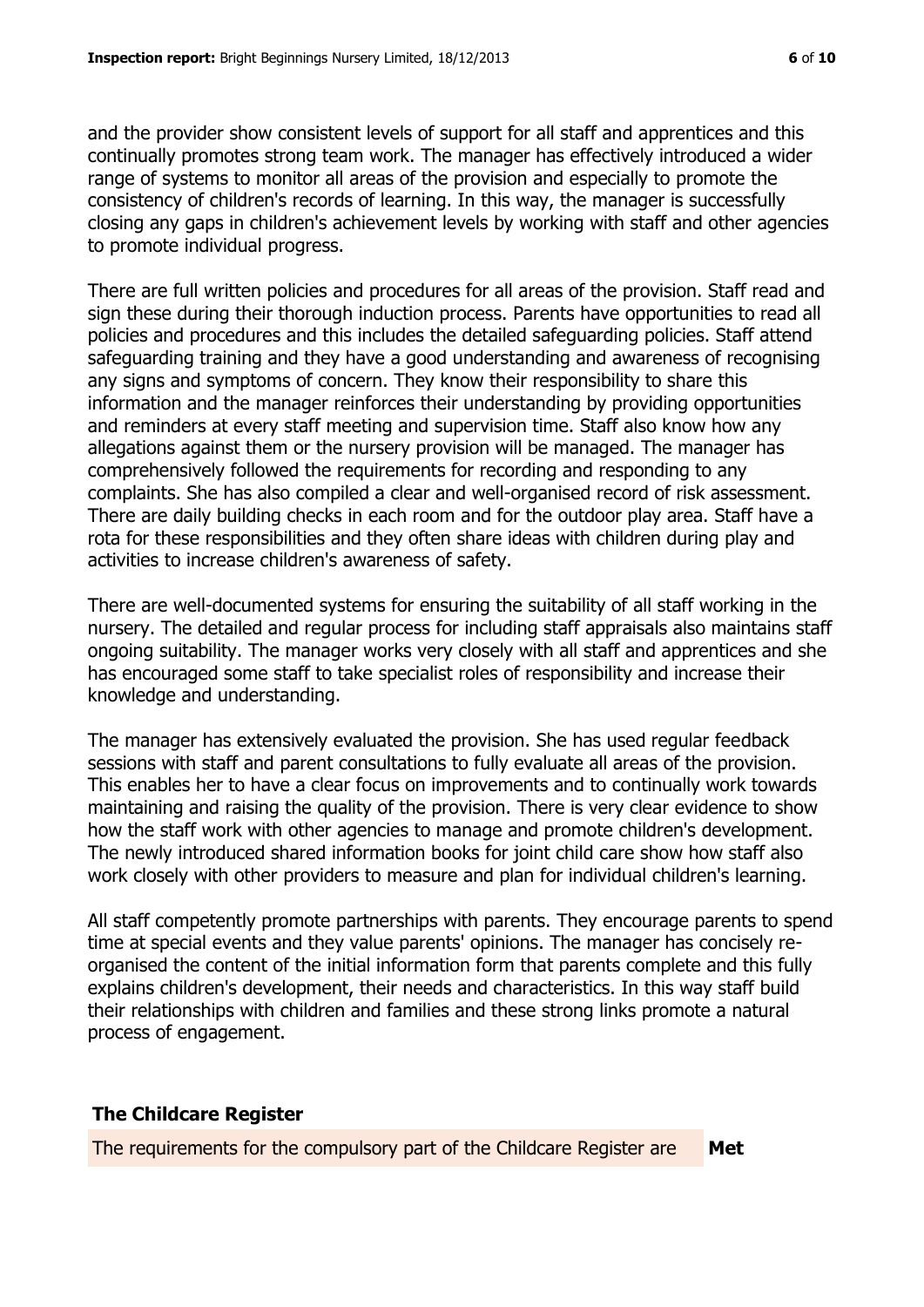# **What inspection judgements mean**

# **Registered early years provision**

| <b>Grade</b> | <b>Judgement</b>        | <b>Description</b>                                                                                                                                                                                                                                                                                                                                                                                |
|--------------|-------------------------|---------------------------------------------------------------------------------------------------------------------------------------------------------------------------------------------------------------------------------------------------------------------------------------------------------------------------------------------------------------------------------------------------|
| Grade 1      | Outstanding             | Outstanding provision is highly effective in meeting the needs<br>of all children exceptionally well. This ensures that children are<br>very well prepared for the next stage of their learning.                                                                                                                                                                                                  |
| Grade 2      | Good                    | Good provision is effective in delivering provision that meets<br>the needs of all children well. This ensures children are ready<br>for the next stage of their learning.                                                                                                                                                                                                                        |
| Grade 3      | Requires<br>improvement | The provision is not giving children a good standard of early<br>years education and/or there are minor breaches of the<br>safeguarding and welfare requirements of the Early Years<br>Foundation Stage. It will be monitored and inspected within<br>twelve months of the date of this inspection.                                                                                               |
| Grade 4      | Inadequate              | Provision that is inadequate requires significant improvement<br>and/or enforcement action. The provision is failing to give<br>children an acceptable standard of early years education and/or<br>is not meeting the safeguarding and welfare requirements of<br>the Early Years Foundation Stage. It will be monitored and<br>inspected again within six months of the date of this inspection. |
| Met          |                         | The provision has no children on roll. The inspection judgement<br>is that the provider continues to meet the requirements for<br>registration.                                                                                                                                                                                                                                                   |
| Not met      |                         | The provision has no children on roll. The inspection judgement<br>is that the provider does not meet the requirements for<br>registration.                                                                                                                                                                                                                                                       |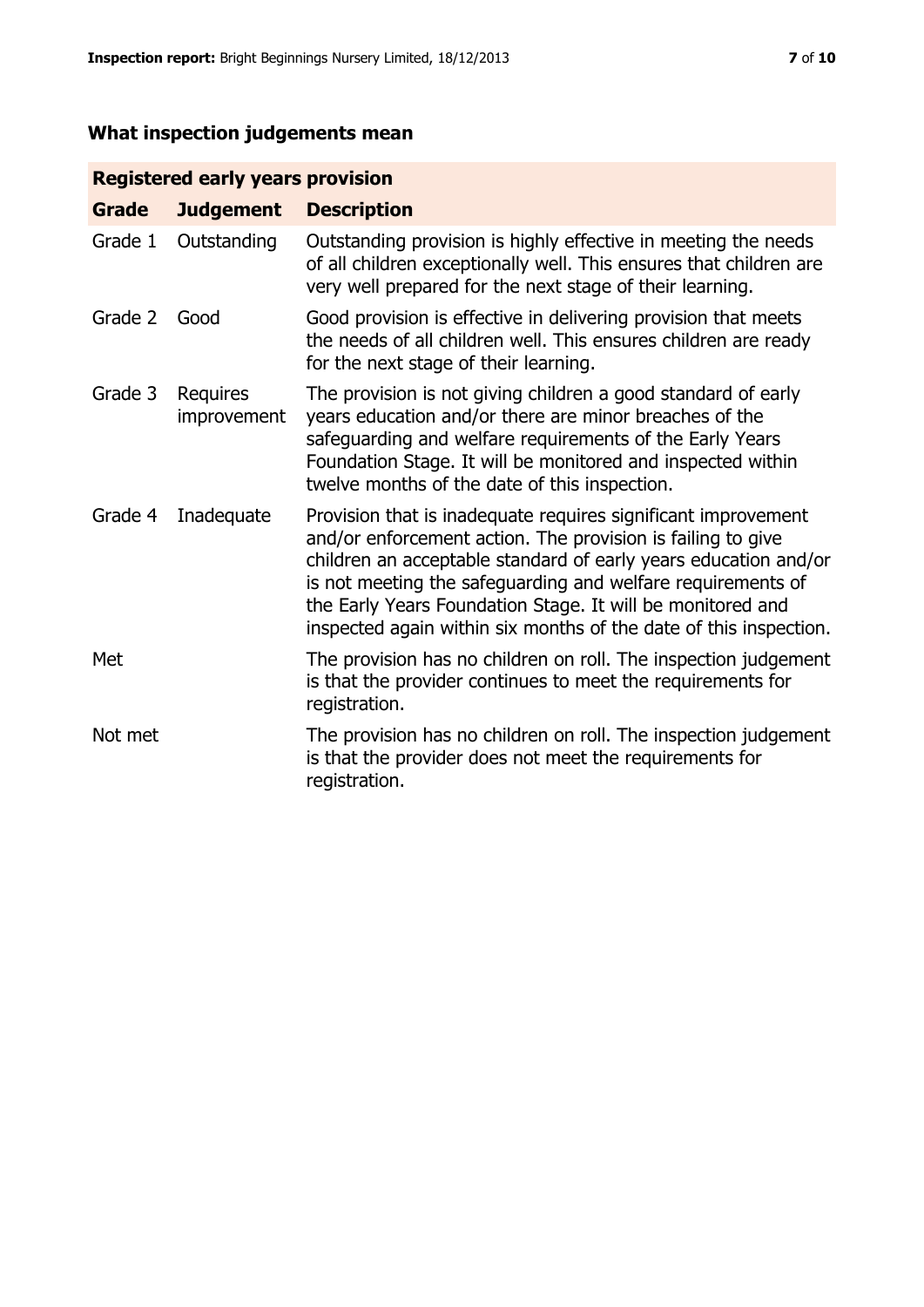#### **Inspection**

This inspection was carried out by Ofsted under sections 49 and 50 of the Childcare Act 2006 on the quality and standards of provision that is registered on the Early Years Register. The registered person must ensure that this provision complies with the statutory framework for children's learning, development and care, known as the Early Years Foundation Stage.

# **Setting details**

| Unique reference number       | EY393698                                 |
|-------------------------------|------------------------------------------|
| <b>Local authority</b>        | Hampshire                                |
| <b>Inspection number</b>      | 942542                                   |
| <b>Type of provision</b>      | Full-time provision                      |
| <b>Registration category</b>  | Childcare - Non-Domestic                 |
| <b>Age range of children</b>  | $0 - 8$                                  |
| <b>Total number of places</b> | 40                                       |
| Number of children on roll    | 53                                       |
| <b>Name of provider</b>       | <b>Bright Beginnings Nursery Limited</b> |
| Date of previous inspection   | 12/03/2013                               |
| <b>Telephone number</b>       | 02392450758                              |

Any complaints about the inspection or the report should be made following the procedures set out in the guidance *'Complaints procedure: raising concerns and making complaints* about Ofsted', which is available from Ofsted's website: www.ofsted.gov.uk. If you would like Ofsted to send you a copy of the guidance, please telephone 0300 123 4234, or email enquiries@ofsted.gov.uk.

# **Type of provision**

For the purposes of this inspection the following definitions apply:

Full-time provision is that which operates for more than three hours. These are usually known as nurseries, nursery schools and pre-schools and must deliver the Early Years Foundation Stage. They are registered on the Early Years Register and pay the higher fee for registration.

Sessional provision operates for more than two hours but does not exceed three hours in any one day. These are usually known as pre-schools, kindergartens or nursery schools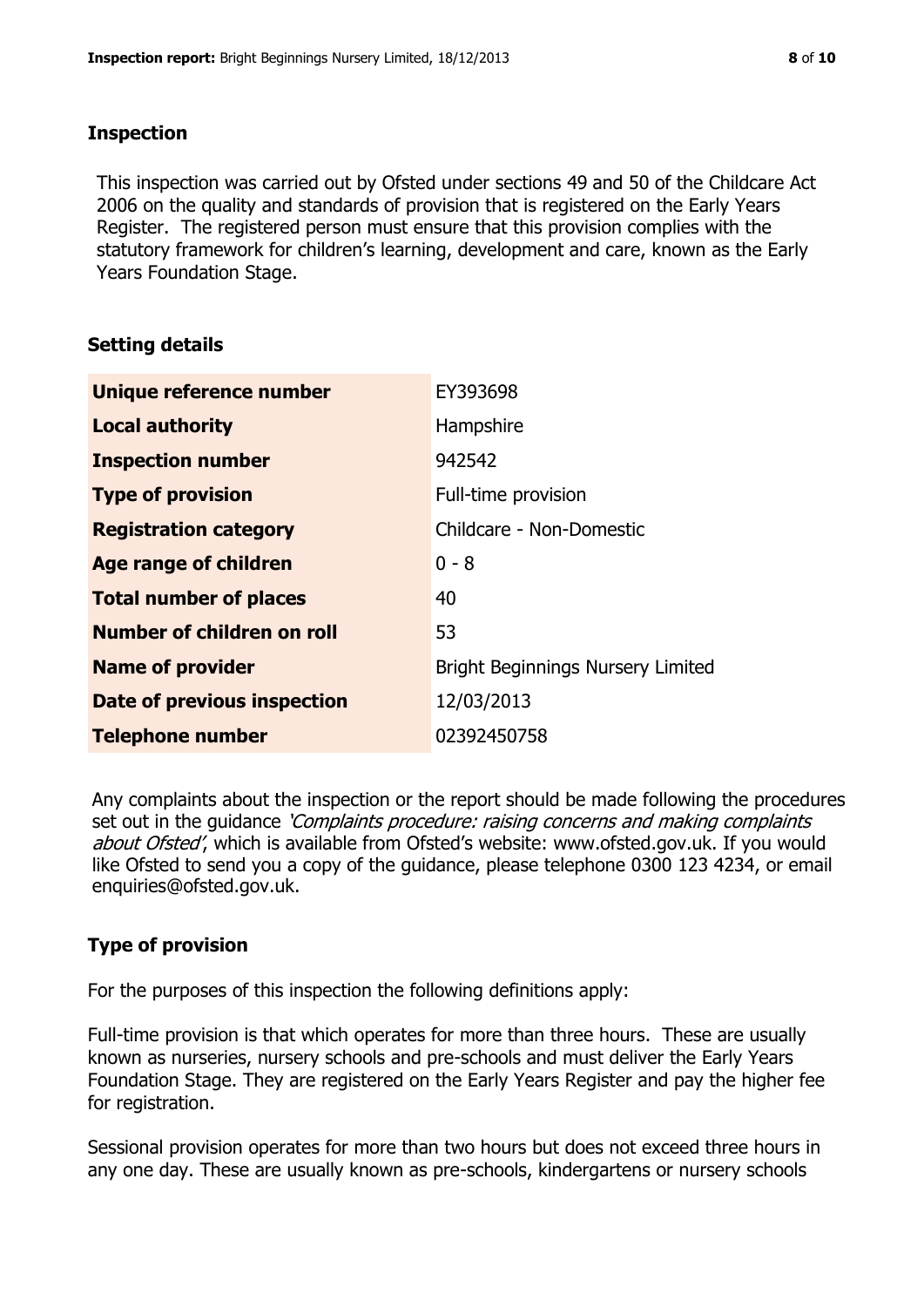and must deliver the Early Years Foundation Stage. They are registered on the Early Years Register and pay the lower fee for registration.

Childminders care for one or more children where individual children attend for a period of more than two hours in any one day. They operate from domestic premises, which are usually the childminder's own home. They are registered on the Early Years Register and must deliver the Early Years Foundation Stage.

Out of school provision may be sessional or full-time provision and is delivered before or after school and/or in the summer holidays. They are registered on the Early Years Register and must deliver the Early Years Foundation Stage. Where children receive their Early Years Foundation Stage in school these providers do not have to deliver the learning and development requirements in full but should complement the experiences children receive in school.